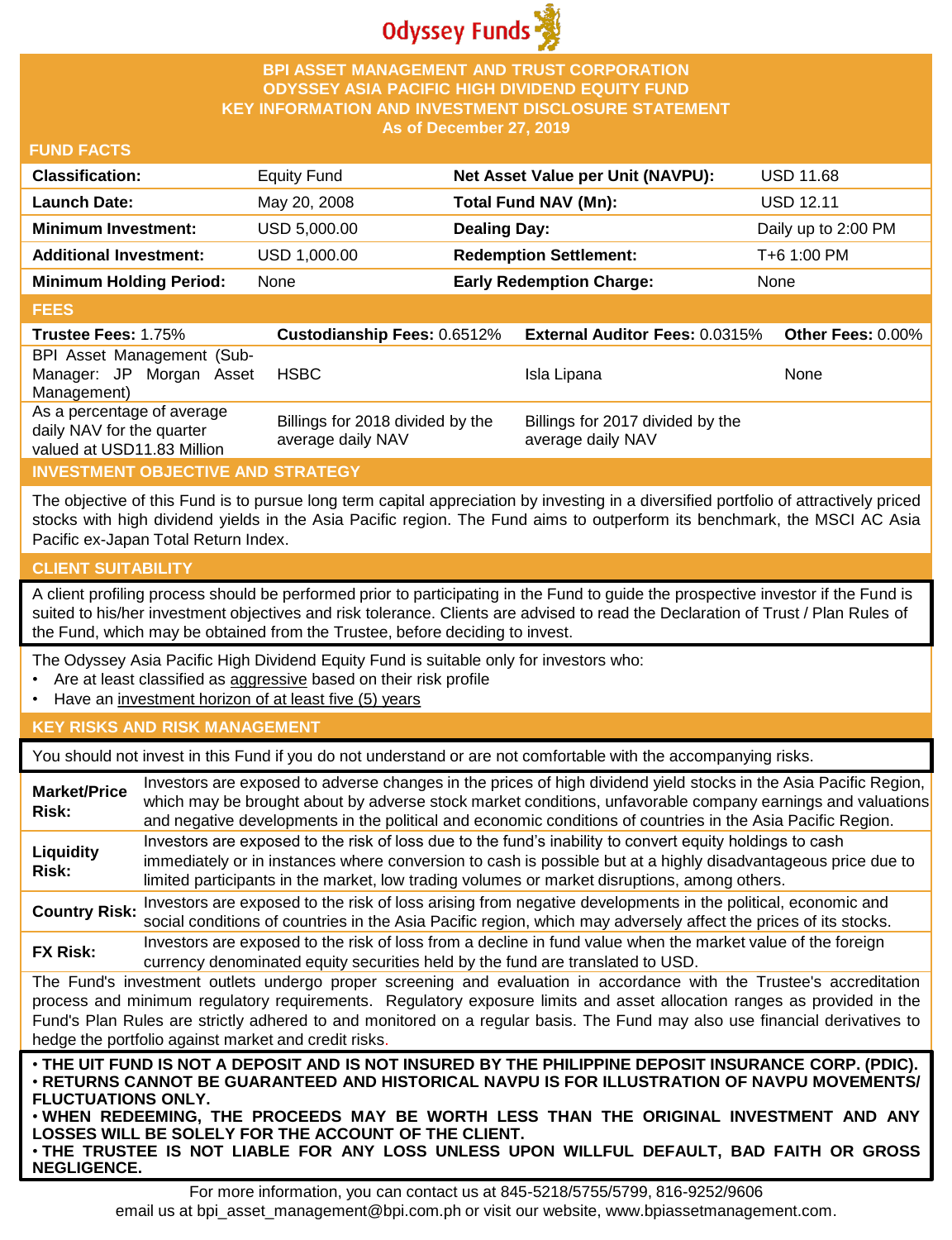## **FUND PERFORMANCE AND STATISTICS AS OF DECEMBER 27, 2019**

(Purely for reference purposes and is not a guarantee of future results)



Benchmark\* : MSCI AC Asia Pacific ex-Japan Total Return Index

| <b>CUMULATIVE PERFORMANCE (%) 1</b>    |            |          |       |       |         |       |
|----------------------------------------|------------|----------|-------|-------|---------|-------|
|                                        | 1 mo       | 3 mos    | 6 mos | 1YR   | 3YRS    | S.I   |
| Fund                                   | 5.04       | 6.76     | 0.86  | 11.24 | 21.79   | 16.80 |
| <b>Benchmark</b>                       | 6.28       | 11.05    | 6.65  | 20.14 | 41.82   | 55.76 |
| <b>ANNUALIZED PERFORMANCE (%) 1</b>    |            |          |       |       |         |       |
|                                        | 1YR        | 2YRS     | 3YRS  | 4YRS  | 5YRS    | S.I   |
| Fund                                   | 11.24      | 0.60     | 6.79  | 5.95  | 2.57    | 1.35  |
| <b>Benchmark</b>                       | 20.14      | 1.51     | 12.35 | 10.78 | 6.39    | 3.89  |
| <b>CALENDAR YEAR PERFORMANCE (%) 1</b> |            |          |       |       |         |       |
|                                        | <b>YTD</b> | 2018     | 2017  | 2016  | 2015    | 2014  |
| Fund                                   | 11.24      | $-9.01$  | 20.33 | 3.45  | $-9.91$ | 7.08  |
| <b>Benchmark</b>                       | 20.14      | $-14.23$ | 37.63 | 6.18  | $-9.47$ | 3.71  |

# **PORTFOLIO COMPOSITION**

| <b>Allocation</b>                      | % of Fund     |
|----------------------------------------|---------------|
| Equities                               | 98.86         |
| Cash                                   | 2.91          |
| Time deposits and money market         |               |
| Other receivables - net of liabilities | $-1.77$       |
| <b>Top Five Sector Holdings</b>        | % of Equities |
| Financials                             | 31.71         |
| Information Technology                 | 18.25         |
| <b>Real Estate</b>                     | 14.10         |
| <b>Consumer Discretionary</b>          | 6.68          |
| Industrials                            | 6.67          |
| <b>Top Five Country Weightings</b>     | % of Equities |
| China                                  | 25.90         |
| Australia                              | 15.67         |
| Hong Kong                              | 14.99         |
| Korea                                  | 12.64         |
| Taiwan                                 | 10.98         |

| <b>NAVPU</b> over the past 12 months     |         |
|------------------------------------------|---------|
| Highest                                  | 11.88   |
| Lowest                                   | 10.35   |
| <b>STATISTICS</b>                        |         |
| Portfolio Beta                           | 1.01    |
| Volatility, Past 1 Year (%) <sup>2</sup> | 11.44   |
| Sharpe Ratio <sup>3</sup>                | 0.80    |
| Information Ratio <sup>4</sup>           | $-2.21$ |
| <b>Current Number of Holdings</b>        | 65      |
|                                          |         |

<sup>1</sup>Returns are net of fees.

<sup>2</sup>Measures the degree to which the Fund fluctuates vis-à-vis its average return over a period of time.

<sup>3</sup>Used to characterize how well the return of a Fund compensates the investor for the level of risk taken. The higher the number, the better.

<sup>4</sup>Measures reward-to-risk efficiency of the portfolio relative to the benchmark. The higher the number, the higher the reward per unit of risk.

<sup>5</sup>Since inception.

6 Includes accrued income, investment securities purchased, accrued expenses, etc.

\*Declaration of Trust is available upon request through branch of account.

# **TOP TEN HOLDINGS**

| Name                                                        | % of Equities |
|-------------------------------------------------------------|---------------|
| <b>Taiwan Semiconductor</b><br>Manufacturing Co., Ltd.      | 7.02          |
| Samsung Electronics Co., Ltd.                               | 5.91          |
| <b>CLP Holdings Limited</b>                                 | 4.64          |
| Ping An Insurance (Group)<br>Company of China, Ltd. Class A | 4.09          |
| China Construction Bank<br>Corporation Class A              | 3.49          |
| Sands China Ltd.                                            | 3.00          |
| China Life Insurance Co. Ltd. Class<br>А                    | 2.73          |
| PT Telekomunikasi Indonesia<br>(Persero) Tbk. Class B       | 2.69          |
| China Mobile Limited                                        | 2.49          |
| Mapletree Logistics Trust                                   | 2.36          |
|                                                             |               |

# **RELATED PARTY TRANSACTIONS\***

The Fund has no transactions and outstanding investments with entities related to BPI Asset Management and Trust Corporation (BPI AMTC).

\* Related party in accordance with BPI AMTC's internal policy.